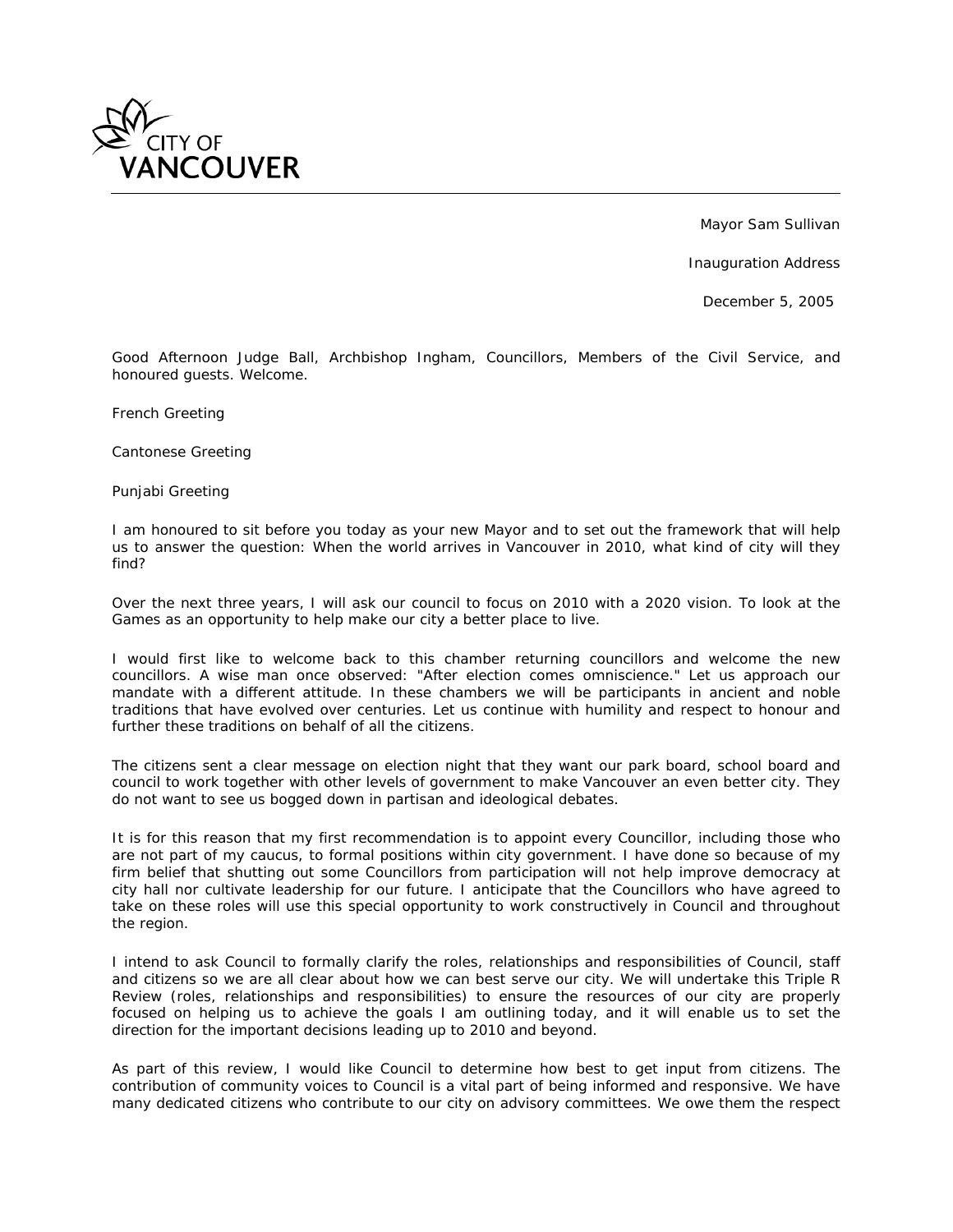*of Council by enabling their advice to be heard through the most effective mechanisms of involvement.*

*At the end of every Council term all committees except those mandated by law end, until they are reconstituted by the new Council. I am recommending that Council delay the re-establishment of our committees pending the clarification of roles as part of the Triple R Review (roles, relationships and responsibilities).*

*Most importantly, the re-establishment of citizen advisory processes should await clarification of the strategic directions this Council wants to take for the city. I will ask Council early in this term, concurrently with the review of roles, responsibilities and relationships, to engage in a process to determine strategic directions and objectives. I would like the framework and the priorities I am outlining today to form the basis of that discussion.*

*I propose that we as a Council focus on the following question: When the world arrives in 2010, what kind of city do we want them to find?*

*In every city's history there are moments that shape its destiny. In 2010, Vancouver will be hosting the world. I want this Council to see the Games not just as a few weeks of sport for the world's greatest athletes but as a powerful catalyst that can help us attract resources and focus our efforts on making our city better in every way.*

*When the world arrives in 2010 I want them to find a city committed to the principle of sustainability. Besides the significant infrastructure legacies the Games will leave behind for the citizens of Vancouver, we should strive to ensure that we remain a leader in the development of sustainable social and environmental legacies leading up to and beyond 2010. But we must also ensure that Vancouver remains a model of economic sustainability, by balancing the many demands for service and infrastructure, with the ability of our taxpayers to pay.*

*The actions of this Council need to demonstrate to the world that we are open for business and are seeking new investment leading up to and beyond 2010. By reviewing what other Olympic cities did to attract new enterprise, Vancouver has a wonderful opportunity to emulate their success. By seeking to further enhance our relationships with future Olympic host cities such as Beijing and London, we also stand poised to benefit both socially and economically.*

*I am concerned that the layering on of a number of expenditures in the last few years have resulted in* Vancouver taxpayers facing a significant tax increase next year. Over the next three months, we will *need to review our spending priorities in an effort to limit tax increases without compromising services.*

*We must also restore the principle of sustainability to the property endowment fund so that it provides benefits to both current and future generations. We must ensure that our civic infrastructure is systematically maintained so that infrastructure deficits do not get passed on to future taxpayers.*

*Businesses throughout our city are at risk due to the fact that they pay six times the tax rate of home owners, the highest in Canada. Therefore, I will recommend Council commit to achieving balance through a tax shift in order to help keep businesses throughout the city competitive. As the economic hub of this region, Vancouver must take a leadership role in bringing forward initiatives that will take a long-term approach to economic development. In particular, I believe Vancouver must play a significant role in helping to develop more cohesive regional strategies that will lead to long-term economic growth in the GVRD as whole.*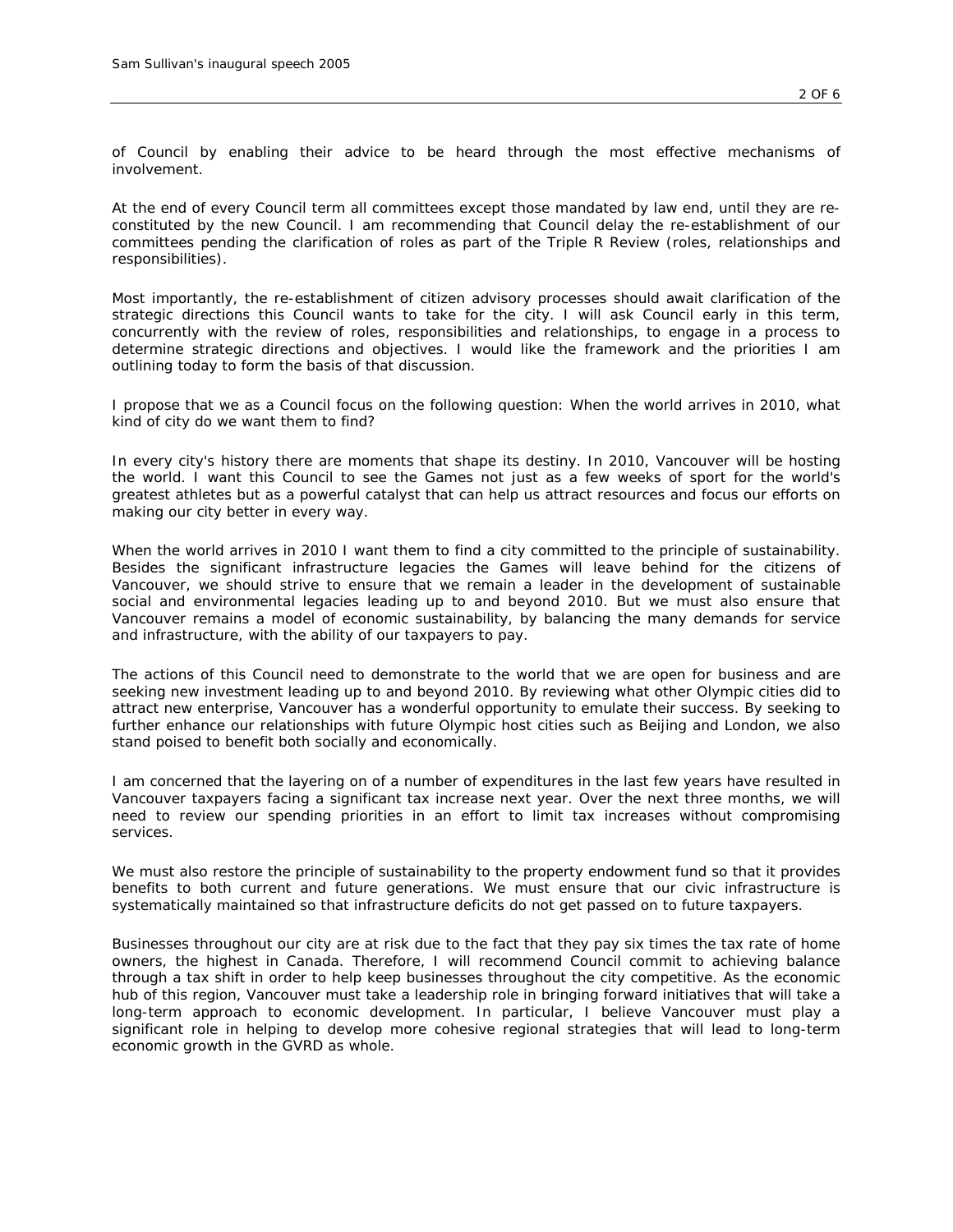*We should speak where possible with one voice in our commitment to an improved liveable region strategy and a stronger regional economy. We must also insist that major infrastructure investment is matched by a commitment to responsible land use planning.*

*As we begin the countdown to the Cultural Olympiad, a renewed emphasis on supporting the arts and our artists is essential if we are to showcase Vancouver as a dynamic and creative city. In partnership with funding agencies such as 2010 Legacies Now, we will seek out new opportunities to put our artists on the international stage.*

*In an effort to support the arts, I will also be seeking to establish a new Vancouver Arts Partnership Agreement with the federal and provincial governments which will allow for significantly larger investments in arts infrastructure throughout the City of Vancouver. When the world arrives in 2010 I want them to find renewed arts facilities to showcase our talent.*

*I am committed to ensuring that the redevelopment of Woodward's moves forward and becomes a real catalyst for helping to make the Downtown Eastside a clean, liveable and safe neighbourhood once again. I would also like to see a revitalized Chinatown with more residents and prosperous businesses when the world visits in 2010.*

This Council should also make every effort to facilitate the extremely tight schedule to develop *Southeast False Creek, one of our best examples of a truly sustainable neighbourhood. It is important that we capitalize on the \$30 million dollars already committed by senior levels of government for social housing, and that we deliver on our 2010 commitment.*

Vancouver has led the world in changing attitudes toward the problem of drug addiction. We have *come to see this as more of a health issue than a moral issue, and have pioneered new approaches that deal with the problem in a humane way. I think we need to go one step further. Is drug addiction a sickness? A short term problem you fix? Or does it more resemble a disability -- a long term problem you manage. I believe it is the latter, and we should develop new strategies to reduce harm to people with addictions and to the community. We must be more aggressive in developing strategies for management rather than leaving this problem in the hands of organized crime. This new approach*  will help significantly reduce the survival street prostitution, aggressive panhandling and open drug *market that afflicts our city.*

We must ensure we renew our commitment to inclusivity and also address the problem of *homelessness in our city. Too many of our citizens are homeless or living in substandard housing. We need to work cooperatively with other levels of government to reduce homelessness by ensuring we have funding for social housing as well as look at innovative ways to increase the number of units built. In the last three years alone, homelessness has doubled. We must reverse this trend.*

*In an effort to ensure that every citizen has access to clean, safe and affordable living space, it is my intention to have Council examine both public and private options for providing low cost housing. Many of the SROs currently occupied by many of Vancouver's most impoverished citizens are unsafe and we need to commit to finding alternatives.*

*When the world comes in 2010, I want to make sure they will not find a city that relies on gambling to pay for services to its citizens. It is therefore my intention to seek Council's support to restore a policy to limit the expansion of gambling within the city of Vancouver.*

*Vancouver's distinction of having one of Canada's highest property crime rates is not acceptable. This must change.*

*As the Chair of the Police Board, I will challenge our police department, as I do other city departments, to find innovative ways to get more value for money. By doing so, our goal is to get*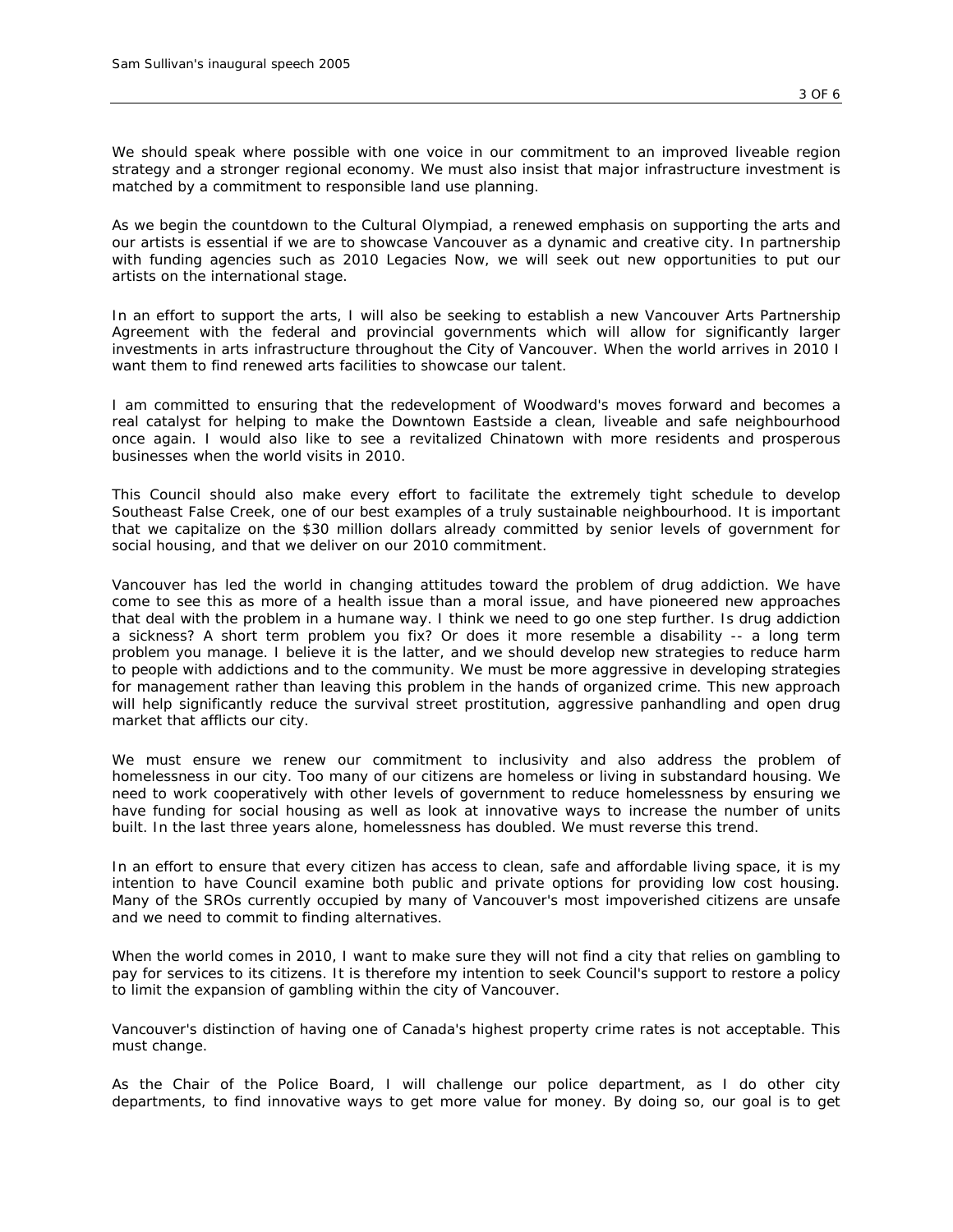*more of our police on the street in order that they can be fighting crime, not red tape. We must also look at ways to better engage communities in the fight against crime.*

*I will also recommend that Council support streamlining the enforcement of city bylaws so that we can improve the civility, order and cleanliness of our streets and neighbourhoods.*

*In order to ensure that citizens can access the services and obtain the information they need from City Hall, I will ask staff to implement a single telephone contact point for City Hall. A 311 number will significantly improve the way citizens access City Hall and ensure that we provide better and faster service, and adapt more quickly to respond to community needs.*

*I* will recommend Council cancel the previous administration's decision to increase gridlock by closing *two lanes on the Burrard Street Bridge. Rather, we will move to fast-track the introduction of new cycling lanes that will help to facilitate cyclists and pedestrians crossing False Creek.*

*Our Council will also increase the number of bicycle paths, greenways and seawalls by 2010 in order to maintain our reputation as one of the most pedestrian and bicycle friendly cities in North America.*

Last year Vancouver became the first municipality in British Columbia to accept the challenge of *increasing our physical activity by 20% by 2010. We must take this policy and turn it into action by ensuring more people are active every day.*

*I understand the importance of creating an accessible city. I would not be speaking to you today as Mayor if it were not for the significant progress we have made over the past 30 years to provide access to people with disabilities.*

*Ultimately, we need to be more than just accessible, we need to embrace a culture of inclusivity in which the contributions of everyone of our citizens is welcomed.*

*I intend to use my role as Mayor to continue improving accessibility and inclusivity, not only in the city that will host the Paralympics, but throughout Canada.*

*The rising cost of transit in recent years is of great concern to students, youth, seniors and working people throughout the city. Although we currently form only 25% of the TransLink board, I will request that our three TransLink representatives champion options that will allow TransLink to increase bus service and reduce fares back to more affordable levels.*

*I will further encourage them to determine the feasibility of expanding the successful U-pass program to students attending Vancouver based colleges. This, combined with more new buses on Vancouver's roads, will help to ensure we do our part to reduce greenhouse gas emissions.*

*I also believe we must acknowledge and support successful partnership models such as those demonstrated through the development of the Canada Line. This project is yet another commitment*  by Vancouver to help better connect the GVRD and keep our citizens moving throughout the *region*.

*We have serious local and global environmental problems, and many of these are related to suburban*  sprawl. The resistance to higher densities in the city contributes to sprawl and the escalating cost of *housing. Vancouver has made modest but important efforts through the City Plan visioning process to increase densities. I believe we need to do more. I will be asking Council to take a leadership role by setting more ambitious targets. One of the benefits of increased density is to support our ageing population who want to continue living in our distinct neighbourhoods.*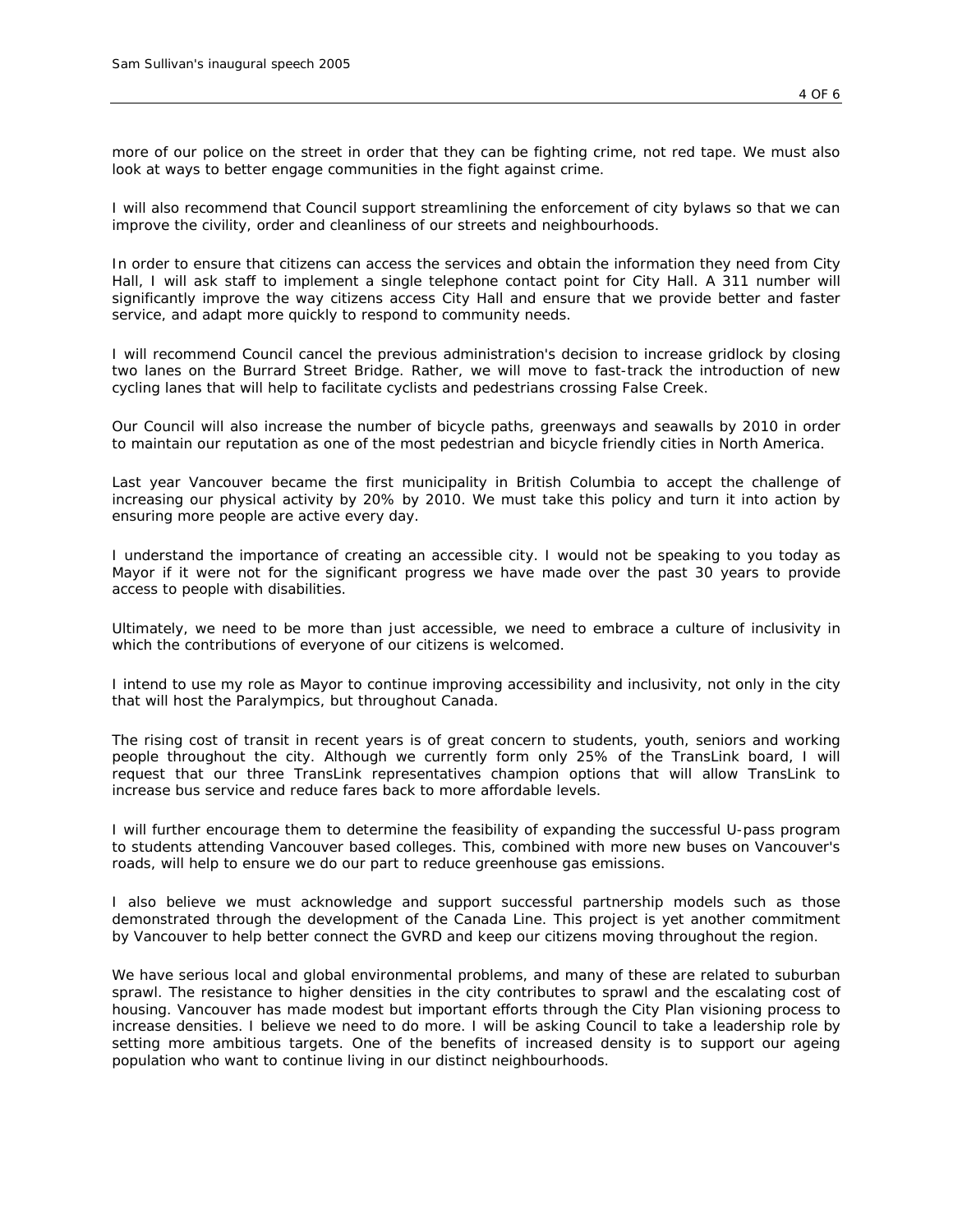*What helps to make so many people fall in love with our great city is the beauty that surrounds us. I will ask Council to introduce initiatives that will further beautify Vancouver by 2010. We should consider a matching grants program that would encourage citizens to initiate their own ideas.*

*Our Council will also place a renewed focus on initiatives that will help to keep our streets, public spaces and alley ways clean of garbage. The efforts of Council and our staff must be equally matched by a campaign encouraging individuals to accept personal responsibility for the general cleanliness of our city.*

*We will also look at opportunities to establish a green box pilot project to recycle organic waste into compost to reduce the amount of waste that we generate in this city.*

*I would like Council to contribute to a stimulating intellectual environment and approach problems and opportunities differently by hosting some of the world's great thinkers and doers. Going into this new term, I intend to use the Mayor's office to help better link City Hall to our diverse cultural communities and our youth. I will also encourage our senior staff to develop new ways to ensure employees working at city hall represent the diverse peoples and languages spoken in the city.*

*Vancouver is blessed with highly skilled staff who maintain our status as the most liveable city in the world. Tightening labour markets will present challenges over the next five years to attract, retain and develop our work force. All of us should be grateful for the front line workers who serve us so well. Our recruitment theme "Powered by Innovation" should be more than a slogan as we provide interesting and rewarding careers.*

*The Mayor's office will seek out every opportunity to engage our youth in order that they better understand the importance of civic governance in their lives. I will work with our School Board to introduce a new Civic Youth Council that will take place at City Hall next year.*

*I also plan to meet another campaign promise of re-instating the Vancouver Caucus model that was dropped by the previous administration. By inviting our provincial and federal counterparts to the same table and working together, we stand a better chance at helping to reach many of the goals and initiatives I have outlined today.*

*In reference to my leadership style on this Council, I can assure you that I am committed to restoring civility and decorum. The Council Chamber is a place to conduct the people's business. It is a place that deserves respect, and I will do my best to ensure every voice is heard. I expect this same respect for the Chamber will also be shown by all of our Councilors as well as our citizens.*

*It is time to end the endless debates. It is time to put aside ideology and get down to doing the people's business. We have a city that needs leadership...we have an Olympics to host...we have a great story to tell the world.*

*We also have some of the best and brightest public sector employees that when put to the test, I believe can rise to almost any occasion. I want to give them hope that a City Hall under my leadership will encourage them to work hard, think creatively and continue providing value for the tax dollar.*

*I have outlined in this inaugural speech a number of key goals that I believe will help to set the framework for sustained growth while maintaining our position as the most liveable city in the world.*

*I trust that we can move forward as a Council, think progressively, act prudently and return Vancouver to its rightful position as a leader in the GVRD, British Columbia and Canada.*

*Earlier, I suggested that we all ask ourselves: "What kind of city do we want the world to find when they arrive in 2010?" I look forward to working with Council, staff and citizens to answer this question*